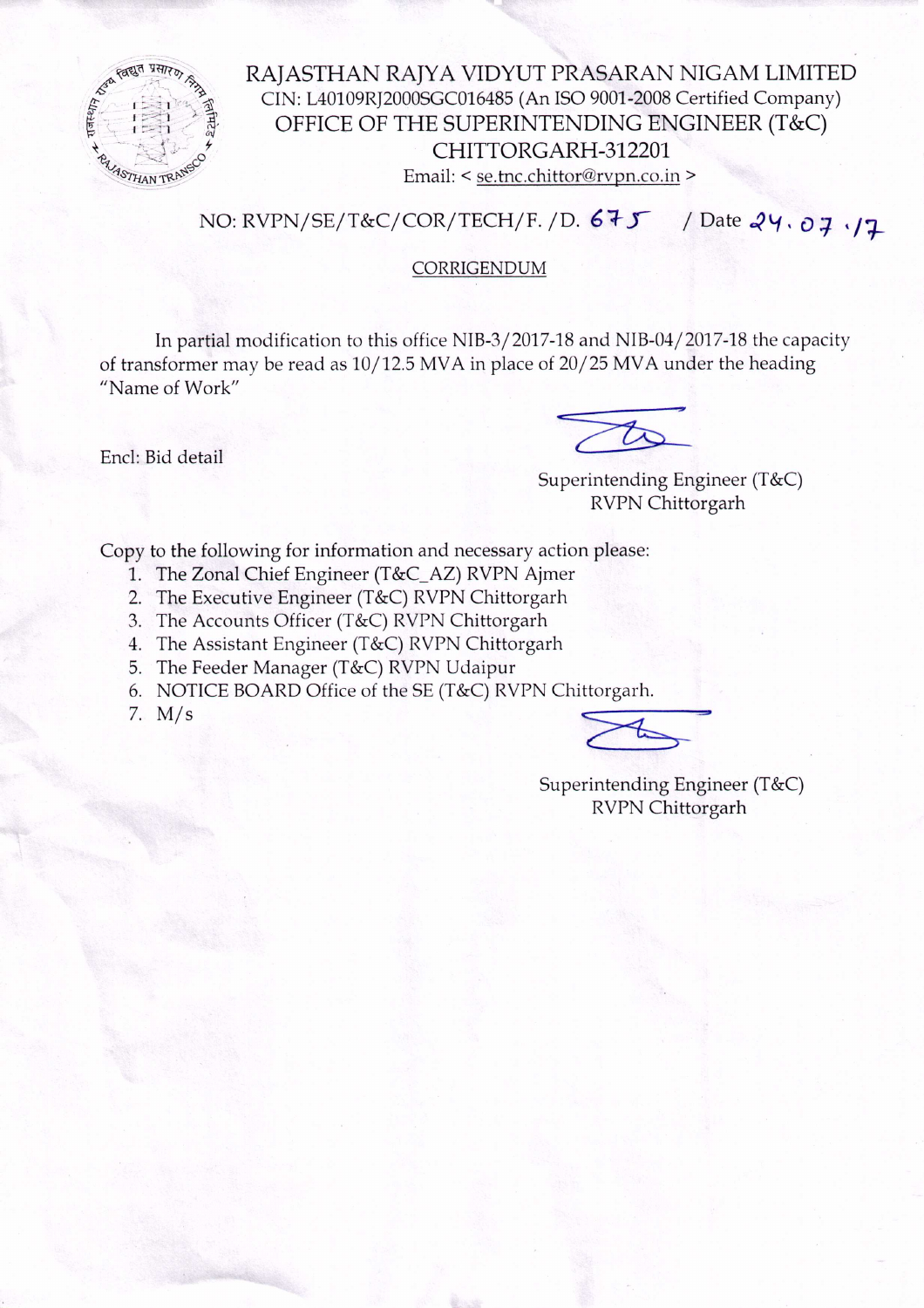

RAJASTHAN RAJYA VIDYUT PRASARAN NIGAM LIMITED CIN: L40109R]2000SGC016485 (An ISO 9001-2008 Certified Company) OFFICE OF THE SUPERINTENDING ENGINEER (T&C) CHITTORGARH-312201 Email: < se.tnc.chittor@rvpn.co.in >

## NOTICE INVITING BIDS FOR TRANSPORT ATION OF TRANSFORMER AND ACCESSORIES AGAINST NIB-03/2017-18

| Name of Work          | Transportation of 132/33 kV, 20/25 MVA Transformer and<br>Accessories from 132 kV GSS DARIBA (Rajasamand) to 132kV<br>GSS RASHMI (Chittorgarh) |
|-----------------------|------------------------------------------------------------------------------------------------------------------------------------------------|
| <b>Estimated Cost</b> | 1,43,000.00                                                                                                                                    |
| Cost of Bid           | Rs. 885.00                                                                                                                                     |
| Document              |                                                                                                                                                |
| <b>Bid Security</b>   | Rs. 2900.00                                                                                                                                    |
| Date of Publication   | 20.07.2017                                                                                                                                     |
| Date of Closing       | 31.07.2017 (1:30 PM)                                                                                                                           |
| Date of Opening       | 01.08.2017 (3:00 PM)                                                                                                                           |

(S. K. Goyal) Superintending Engineer (T&C) RVPN Chittorgarh

1 Runz &